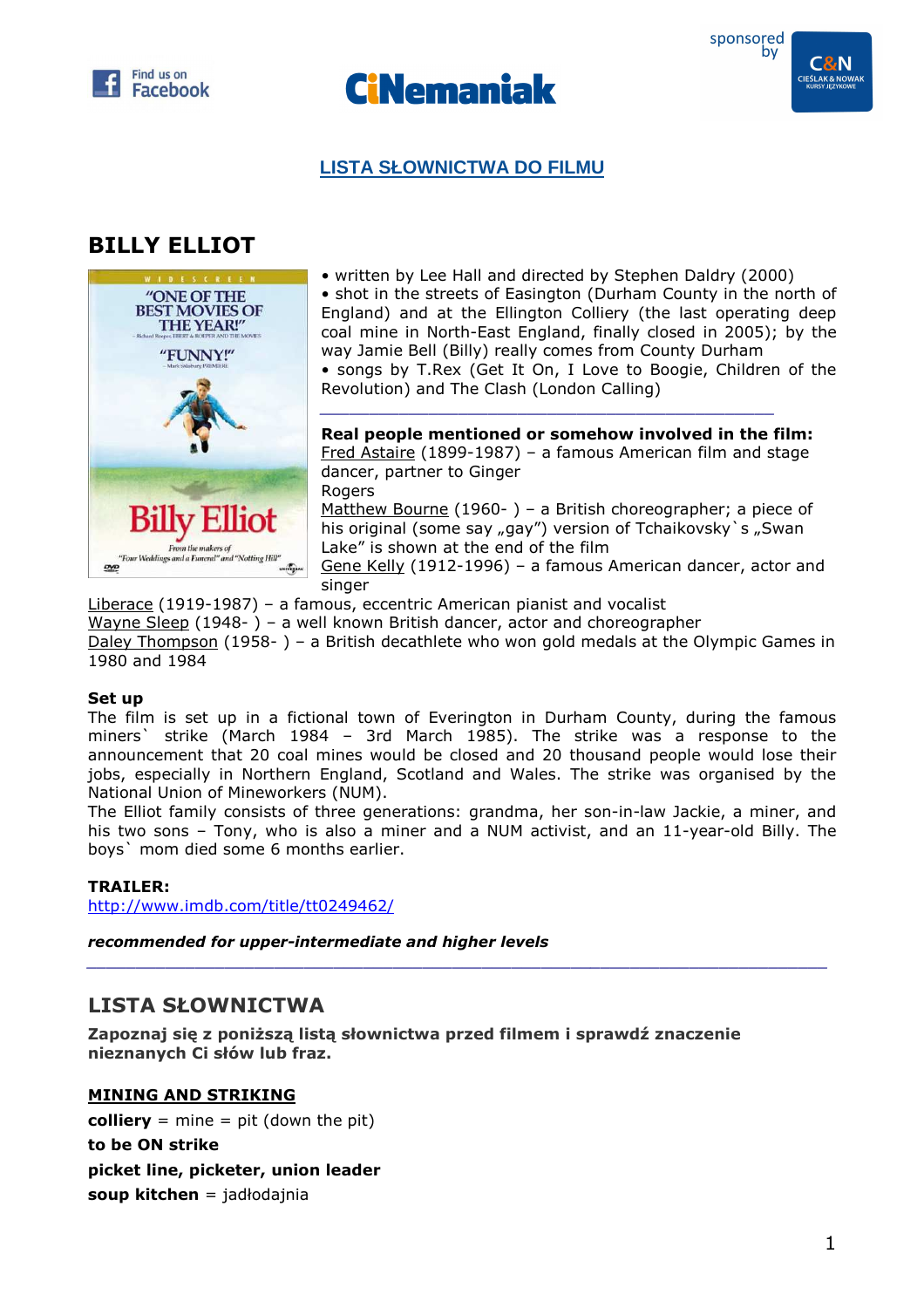





**enemy within** = wróg wewnętrzny

**The speech comes following some months of violent clashes**. = Wystąpienie [premierThatcher] jest odpowiedzią na ciągnące się od kilku miesięcy gwałtowne starcia. **scab** = łamistrajk (dosł. strup, parch)

## **VULGARISMS, INFORMAL OR REGIONAL EXPRESSIONS**

**crap** = bzdury; do niczego, beznadziejny **hanky-panky** = hokus-pokus / no hanky-panky! = żadnych numerów! **fucking, bloody, dickhead, knobhead, bastard, divvy, frigging -** rather negative meaning **wicked** - originally negative, but now positive meaning (niezły, odlotowy, morowy) **man** = stary, człowieku, ty **poof** = gay **lad/lass** = boy/girl **sissy** = maminsynek, beksa  $ave = yes$ **bairn** = baby, child; He's only a bairn. **It's for wee Billy!** = It's for little Billy! **You are disgrace to THEM gloves. Look at THEM gloves.** (= these) **I** wear ME shorts. It `s ME mom `s. I `ve changed ME mind.  $(= m\gamma)$ **to piss** = sikać (ale: to be pissed = być ululanym, pijanym) **to shit** (shite) **to fuck twat, fanny** = female genitals **dick, wanker** = male genitals

#### **VULGAR EXCLAMATIONS**

**Fucking hell! You bent bastard! Fuck off! Shove off! Get off! Piss off! Shut up!** 

#### **BOXING**

**man-to-man combat** = a fight between two men **punch bag** = training bag for boxers **gloves** = rękawice

## **BALLET**

some human anatomy: **leg, foot, heel, hip, arch, arm, hand, shoulder, fingertips, head, chest bar** = drążek **tutu** = ballet skirt **bottoms in** = spiąć pośladki **hold it!** = wytrzymać! **in time** = w tempie, do rytmu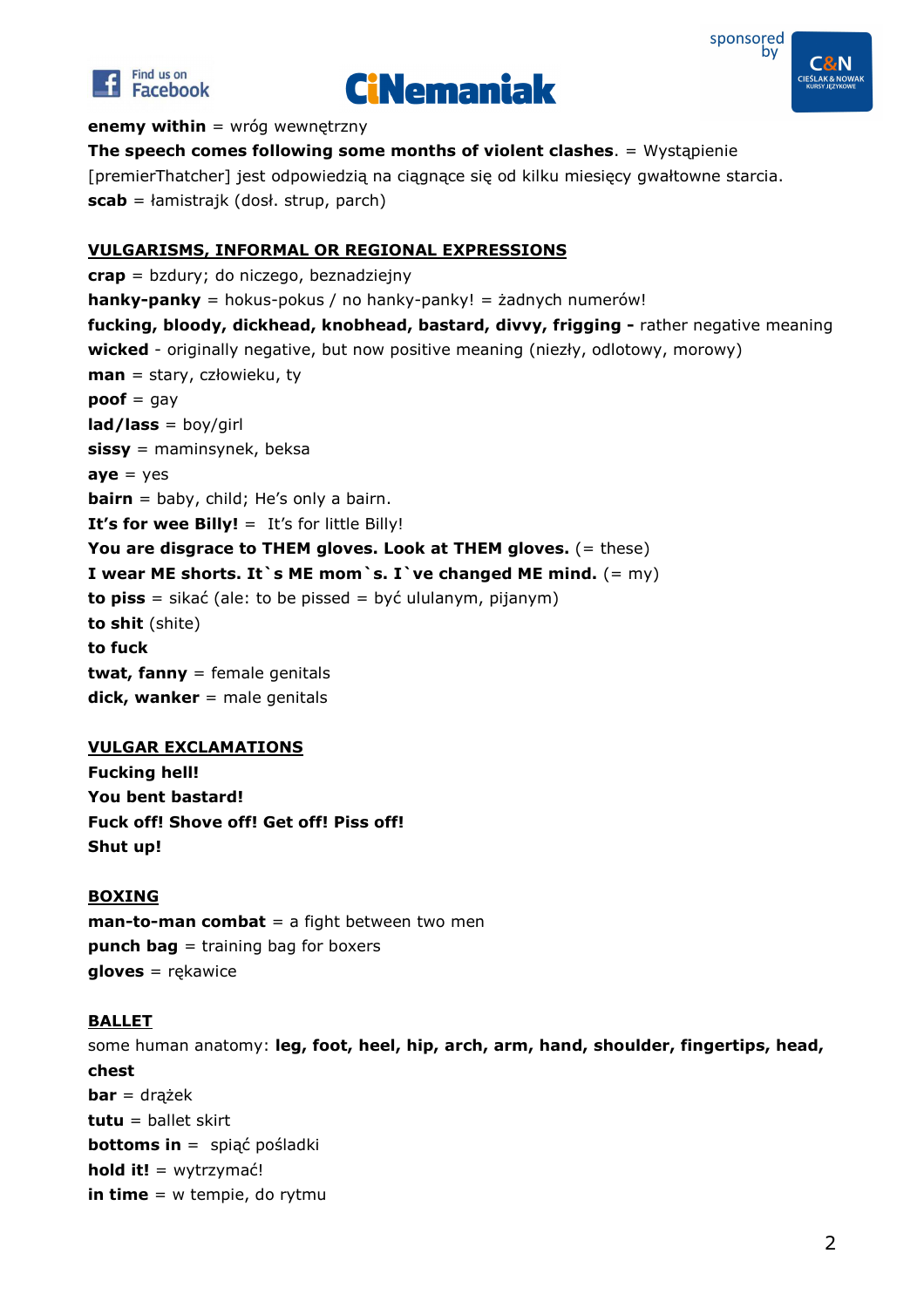





**stamina** = wytrzymałość **to spin (spun, spun)** = kręcić się jak bąk **to whip** = obrócić, zawinąć **to focus on something** = skupić się na czymś

## **OTHER VOCABULARY AND EXPRESSIONS**

**mother** – mom **father** – dad **grandmother – grandma – nanna communist** – commie **junior ticket** = tu: uczniowska karta biblioteczna **weird – mental – nutter to DO ballet/boxing/football/wrestling to hold/ to do an audition Christ Almighty! For God`s sake! to stir things up** = robić zamieszanie **to be under pressure** = być pod presją, być zestresowanym **to fancy someone** = to become fond of someone; to desire or love someone **posh house** = wymuskany domek **for your own benefit** = dla własnej korzyści **two grand** =  $2000 \text{ E}$ **to be behind**  $sb = to support sb$ 

## **SOME QUOTATIONS**

**Don`t KID YOURSELF** = Nie łudź się, nie oszukuj się. **Fat chance = hardly any chance** = Akurat, już to widzę. **I dare you!** = Ciekawe, czy to zrobisz (dosł. wyzywam cię, ośmielam cię) **PLEASE YOURSELF, darling!** = Jak sobie chcesz, złotko! **I haven`t seen HIDE NOR HAIR of Billy for months.** = w ogóle się nie pokazał **You are asking for a hiding.** = Prosisz się o lanie. **I`ll knock some sense into him.** = Wbiję mu rozum do głowy. **Have you noticed anything weird about Billy lately? What are you after, like, a list?** = Czy Billy nie wydaje ci się jakiś dziwny ostatnio? A co, chcesz listę [jego dziwactw]? **What is he up to?** = Do czego on zmierza? O co mu chodzi? **I beg you pardon.** = Że co, proszę? Słucham? **I am busting my ass for…** = Wypruwam sobie żyły, staję na głowie, żeby… **You should stand up to him.** = Powinieneś mu się przeciwstawić. **Well, that blows it.** = No to kaszana. **Miss, what have I blown?** = Co skaszaniłem, co zepsułem, co straciłem? **I`m banned** = Mam szlaban. **If you wanna piss about with your mates, that`s fine with me** = Jeśli chcesz się szlajać z koleżkami, to nie ma sprawy. **They haven** it got a leg to stand on = Nie mają argumentów, są na straconej pozycji.

**He** `s been made redundant. = Zwolniono go, jest bezrobotny.